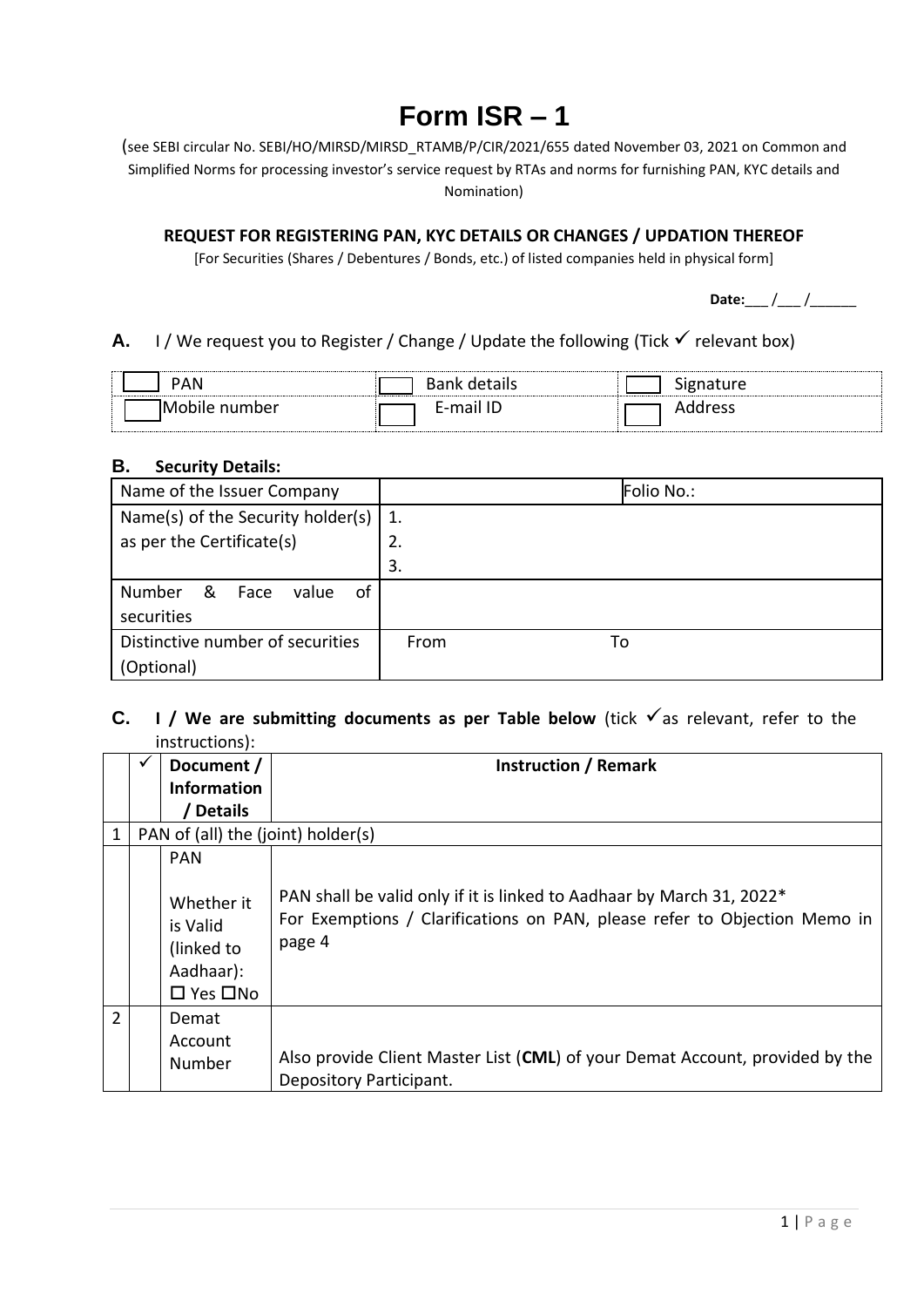| 3 | Proof<br>of          | Any one of the documents, only if there is change in the address;                                                 |  |
|---|----------------------|-------------------------------------------------------------------------------------------------------------------|--|
|   | <b>Address</b><br>of | Client Master List (CML) of your Demat Account, provided by DP.                                                   |  |
|   |                      |                                                                                                                   |  |
|   | the<br>first         | Valid Passport/ Registered Lease or Sale Agreement of Residence /                                                 |  |
|   | holder               | Driving License / Flat Maintenance bill.                                                                          |  |
|   |                      | Utility bills like Telephone Bill (only land line), Electricity bill or Gas<br>bill - Not more than 3 months old. |  |
|   |                      | Identity card / document with address, issued by any of the following:                                            |  |
|   |                      | Central/State Government and its Departments, Statutory / Regulatory                                              |  |
|   |                      | Authorities, Public Sector Undertakings, Scheduled Commercial                                                     |  |
|   |                      | Banks, Public Financial Institutions.                                                                             |  |
|   |                      | For FII / sub account, Power of Attorney given by FII / sub-account to                                            |  |
|   |                      | the Custodians (which are duly notarized and / or apostilled or                                                   |  |
|   |                      | consularised) that gives the registered address should be taken.                                                  |  |
|   |                      | The proof of address in the name of the spouse                                                                    |  |
|   |                      |                                                                                                                   |  |
| 4 | <b>Bank details</b>  |                                                                                                                   |  |
|   |                      |                                                                                                                   |  |
|   |                      |                                                                                                                   |  |
|   |                      | IFS Code: _________________                                                                                       |  |
|   |                      | Provide the following:                                                                                            |  |
|   |                      | original cancelled cheque with name of security holder printed on it                                              |  |
|   |                      | or Bank Passbook or Bank Statement attested by the Bank #                                                         |  |
| 5 | E-mail               |                                                                                                                   |  |
|   |                      |                                                                                                                   |  |
|   | address              | #                                                                                                                 |  |
| 6 | Mobile               |                                                                                                                   |  |
|   |                      | #                                                                                                                 |  |

*\* or any date as may be specified by the CBDT (DP: Depository Participant) # In case it is not provided, the details available in the CML will be updated in the folio*

**Authorization**: I / We authorise you (RTA) to update the above PAN and KYC details in my / our folio (s) \_\_\_\_\_\_\_\_\_, \_\_\_\_\_\_\_\_,(*use Separate Annexure if extra space is required*) in which I / We are the holder(s) (strike off what is not applicable).

**Declaration:** All the above facts stated are true and correct.

|              | Holder 1 | <b>Holder 2</b> | Holder 3 |
|--------------|----------|-----------------|----------|
| Signature    |          |                 |          |
|              |          |                 |          |
| Name         |          |                 |          |
| Full address |          |                 |          |
|              |          |                 |          |
|              |          |                 |          |
| PIN          |          |                 |          |

#### **Mode of submission of documents to the RTA**

Please use any one of the following mode;

1. In Person Verification (**IPV**): by producing the originals to the authorized person of the RTA, who will retain copy(ies) of the document(s)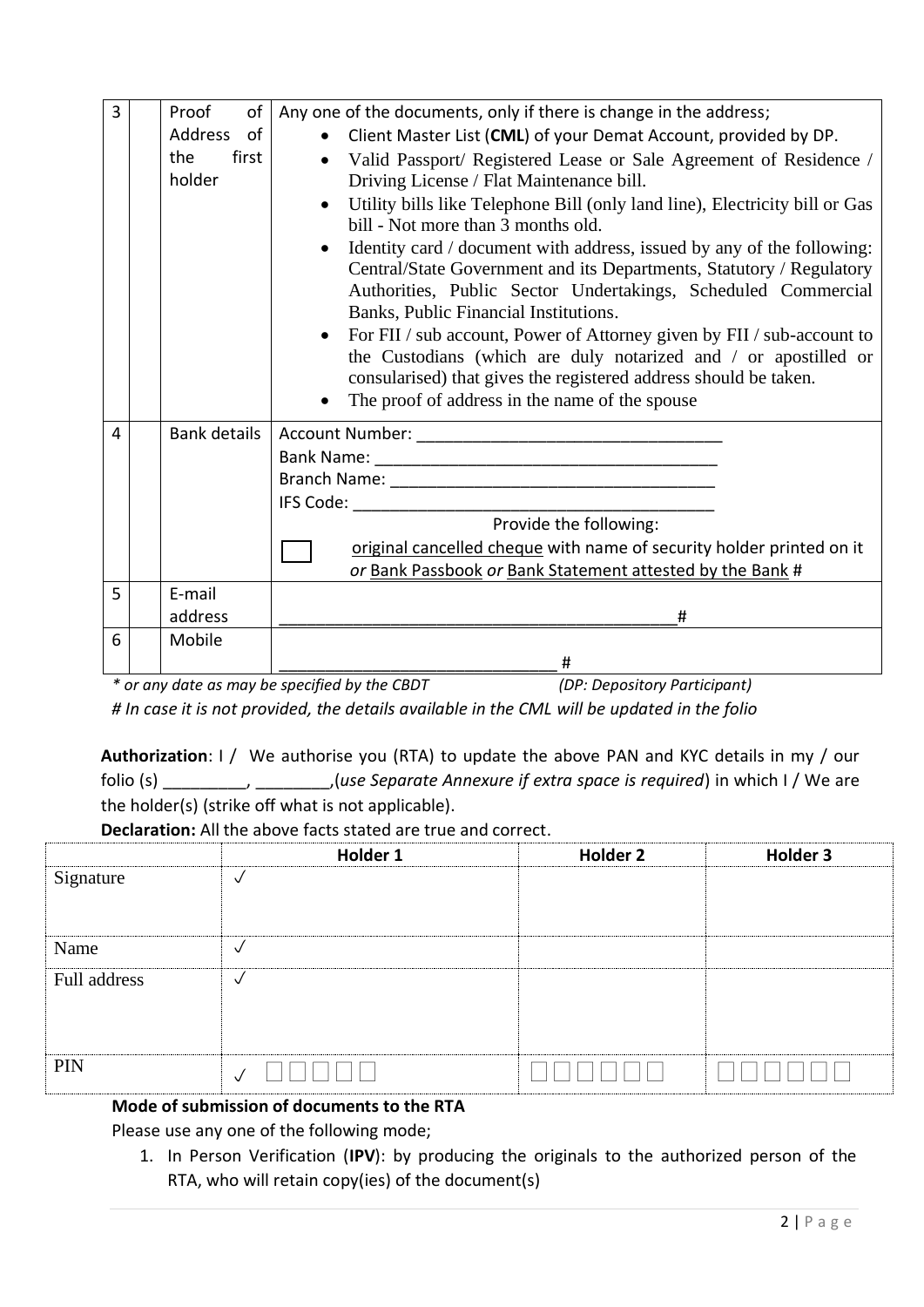- 2. In hard copy: by furnishing self-attested photocopy(ies) of the relevant document, with date
- 3. Through e-mail address already registered with the RTA, with e-sign of scanned copies of documents
- 4. Service portal of the RTA with e-sign with scanned copies of documents, if the RTA is providing such facility

**Note**

| It is mandatory for holders of physical securities in listed company to furnish PAN, full<br>KYC details (address proof, bank details, e-mail address, mobile number) and Nomination<br>(for all the eligible folios).                           |                                                                                                                                                                                                                                                                                                                                                                                                                                          |  |
|--------------------------------------------------------------------------------------------------------------------------------------------------------------------------------------------------------------------------------------------------|------------------------------------------------------------------------------------------------------------------------------------------------------------------------------------------------------------------------------------------------------------------------------------------------------------------------------------------------------------------------------------------------------------------------------------------|--|
| Upon receipt or up-dation of bank details, the RTA will automatically, pay electronically,<br>all the moneys of / payments to the holder that were previous unclaimed / unsuccessful.                                                            |                                                                                                                                                                                                                                                                                                                                                                                                                                          |  |
| RTA shall update the folio with PAN, KYC details and Nominee, within seven working<br>days of its receipt. However, cancellation of nomination, shall take effect from the date on<br>which this intimation is received by the company $/ RTA$ . |                                                                                                                                                                                                                                                                                                                                                                                                                                          |  |
| RTA shall not insist on Affidavits or Attestation / Notarization or indemnity for registering /<br>up-dating / changing PAN, KYC details and Nomination.                                                                                         |                                                                                                                                                                                                                                                                                                                                                                                                                                          |  |
| Specimen<br>Signature                                                                                                                                                                                                                            | . Provide banker's attestation of the signature of the holder(s) as per<br><b>ISR</b><br><b>SEBI</b><br>circular<br>Form<br>$\mathbf{2}$<br>in<br>the company of the company<br>SEBI/HO/MIRSD/MIRSD RTAMB/P/CIR/2021/655 dated November 03,<br>$2021$ ) and<br>original cancelled cheque with name of security holder printed on it or<br>Bank Passbook or Bank Statement attested by the Bank                                           |  |
| Nomination**                                                                                                                                                                                                                                     | . Providing Nomination: Please submit the duly filled up Nomination<br>Form (SH-13) or 'Declaration to Opt out of Nomination' as per Form<br>ISR-3, in SEBI circular SEBI/HO/MIRSD/MIRSD RTAMB/P/ CIR/2021/655<br>dated November 03, 2021<br>• Change in Existing Nomination: Please use Form SH-14 in SEBI circular<br>SEBI/HO/MIRSD/MIRSD RTAMB/P/CIR/2021/655<br>• Cancellation of Existing Nomination: use Form SH-14 & Form ISR - 3 |  |

\*\* Nomination (**Form SH-13 or SH-14**) / 'Declaration to Opt-Out of nomination' (**Form ISR – 3**), has to be furnished by the holder(s) separately for each listed company.

*(Page 3 & 4 is for information to investors; print out of the same is not required)*